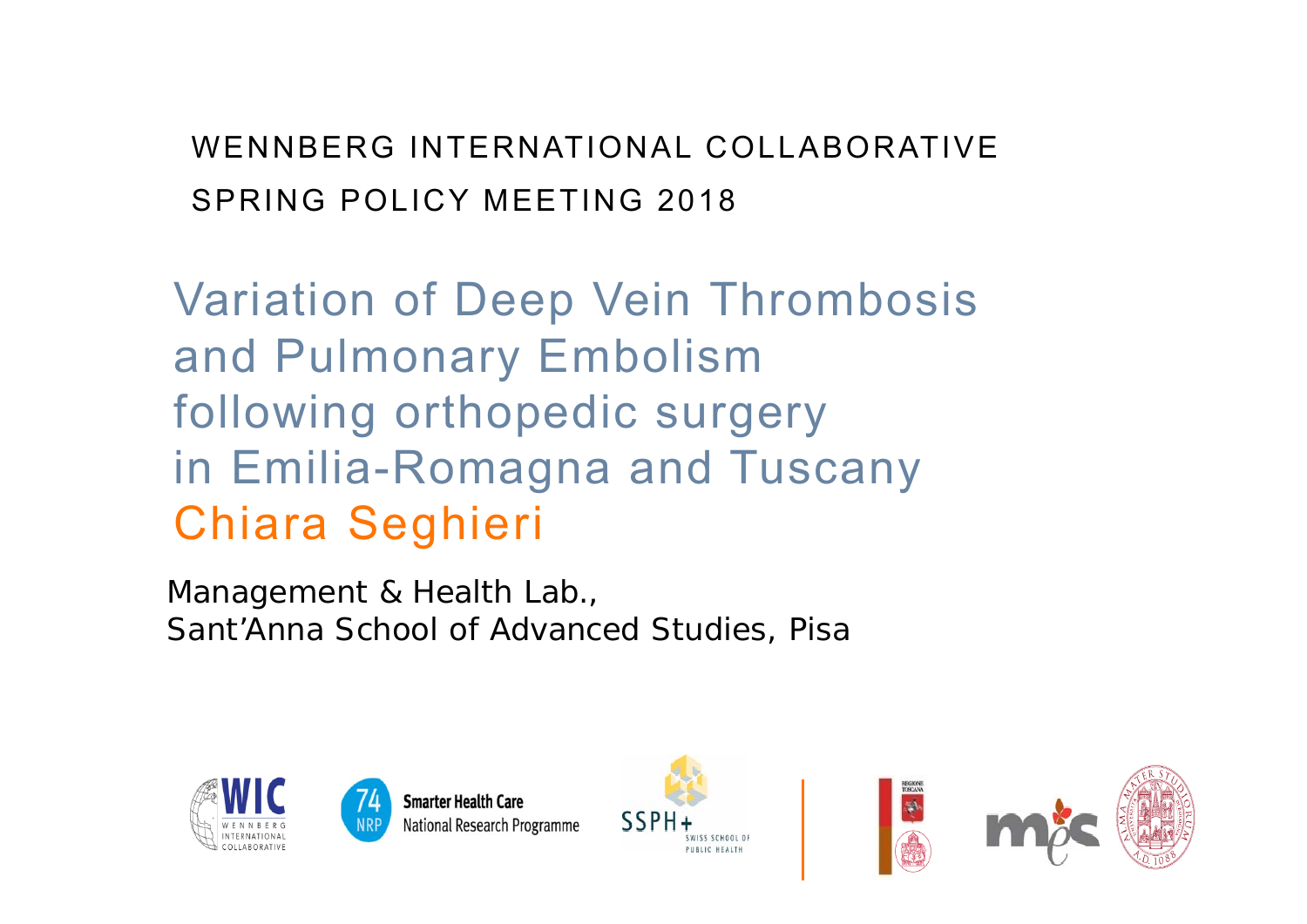# Quality and Safety Indicators

Quality and safety are **key elements** in establishing and delivering accessible, effective and responsive care.

The Institute of Medicine considers patient safety "indistinguishable from the delivery of quality health care".

However, though health care providers continue to work toward <sup>a</sup> delivery system focused on high-quality care, **adverse events** (unwanted outcomes caused by medical care, whose risk can be reduced, but not necessarily eliminated**) remain <sup>a</sup> significant cause of morbidity and mortality**.

As results, in the last years, researchers, policymakers, and providers have intensified their efforts to support patient safety practice adoption, that is those practices "that **reduce the risk of adverse events** related to exposure to medical care across <sup>a</sup> range of diagnoses or conditions".

*Shojania, Duncan, McDonald, et al. Making health care safer. 2001*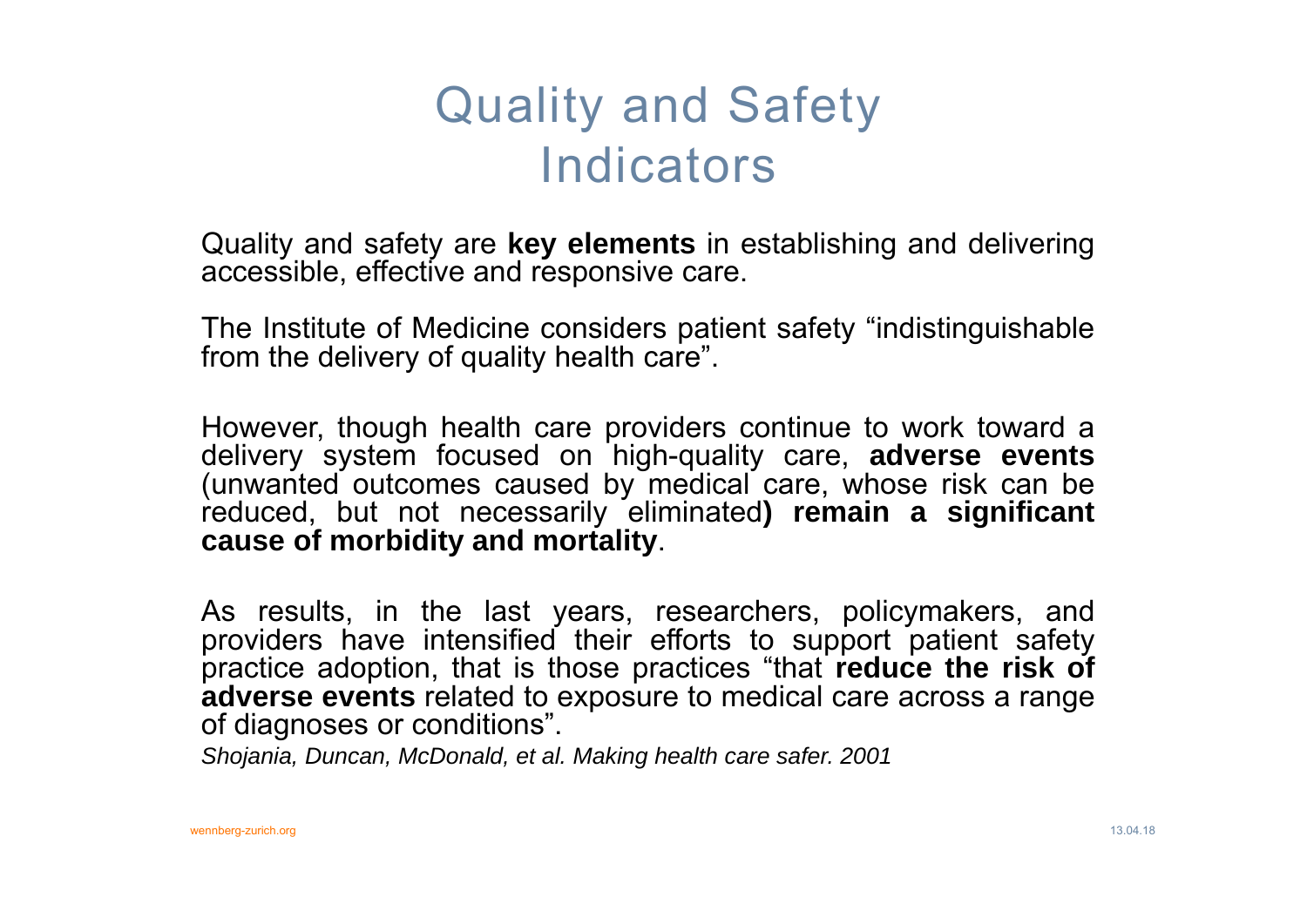### AHRQ PSI 12 Deep Vein Thrombosis (DVT) & Pulmonary Embolism (PE)

- The Agency for Healthcare Research and Quality (AHRQ) defined <sup>a</sup> set of **Patient Safety Indicators** (PSIs) based on standardized algorithms that use **inpatient administrative data** to identify potential complications or adverse events.
- AHRQ's PSI 12 aims to identify **postoperative DVT/PE** events for surgical procedures occurred **during the index hospitalization**.
- In Italy, AHRQ's PSI 12 is monitored within the <u>Inter-Regional Performance</u> Evaluation System adopted by 13 Italian regions.



Nuti S, <u>et al. (2016).</u>Making governance work in the health care sector: evidence from a "natural experiment" in Italy. Health Economics, Agency for Healthcare Research and Quality. Patient Safety Indicators, PSI. http://www.qualityindicators.ahrq.gov/ Policy, and Law.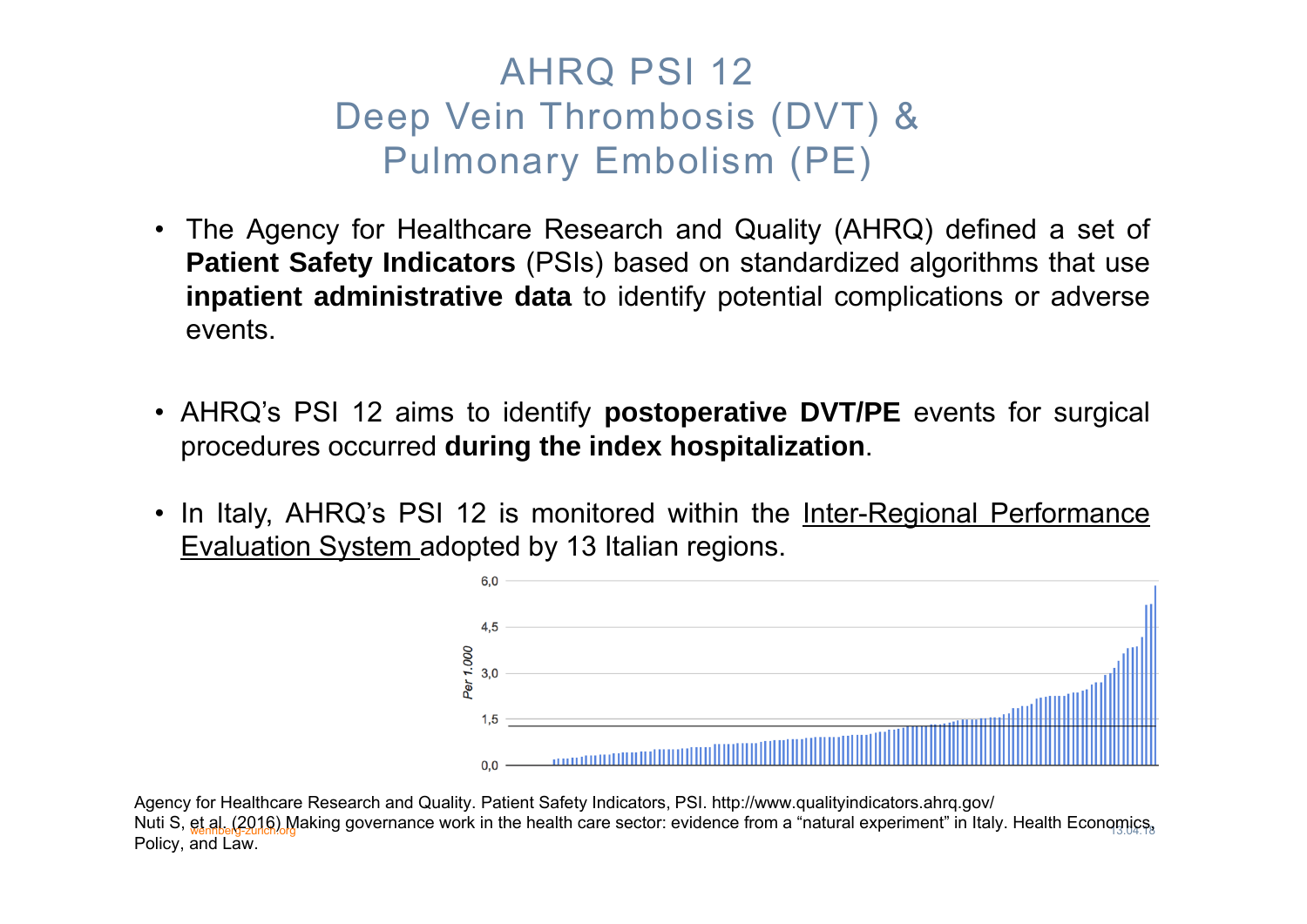### Deep Vein Thrombosis & Pulmonary Embolism

- Deep Vein Thrombosis and Pulmonary Embolism are **serious** and **potentially preventable surgical complications and** among the largest cause of preventable hospital death in many developed countries.
- The risk is particularly high following **lower limb orthopedic procedures** (Tedesco, 2016).
- DVT/PE process usually begins right after the surgical procedure, but **signs and symptoms may appear also after weeks**.
- **Expanding the capture period** of PSI 12 may potentially identify more qualifying events (Mull, 2013; Davis, 2015) .
- Mull HJ, Borzecki AM et al. (2013) Using AHRQ Patient Safety Indicators to Detect Postdischarge Adverse Events in the Veterans Health Administration. American J of Med Qual, vol 29(3).
- • Davies SM, Saynina O et al. (2015). Impact of Including Readmissions for Qualifying Events in the Patient Safety Indicators. American Journal of Medical Quality 30(2).
- Falck-Ytter, Yngve et al.(2012) Prevention of VTE in Orthopedic Surgery Patients. CHEST Vol (141)
- • Tedesco D, Hernandez-Boussard T, et al. (2016) Evaluating patient safety indicators in orthopedic surgery between Italy and the USA, International Journal for Quality in Health Care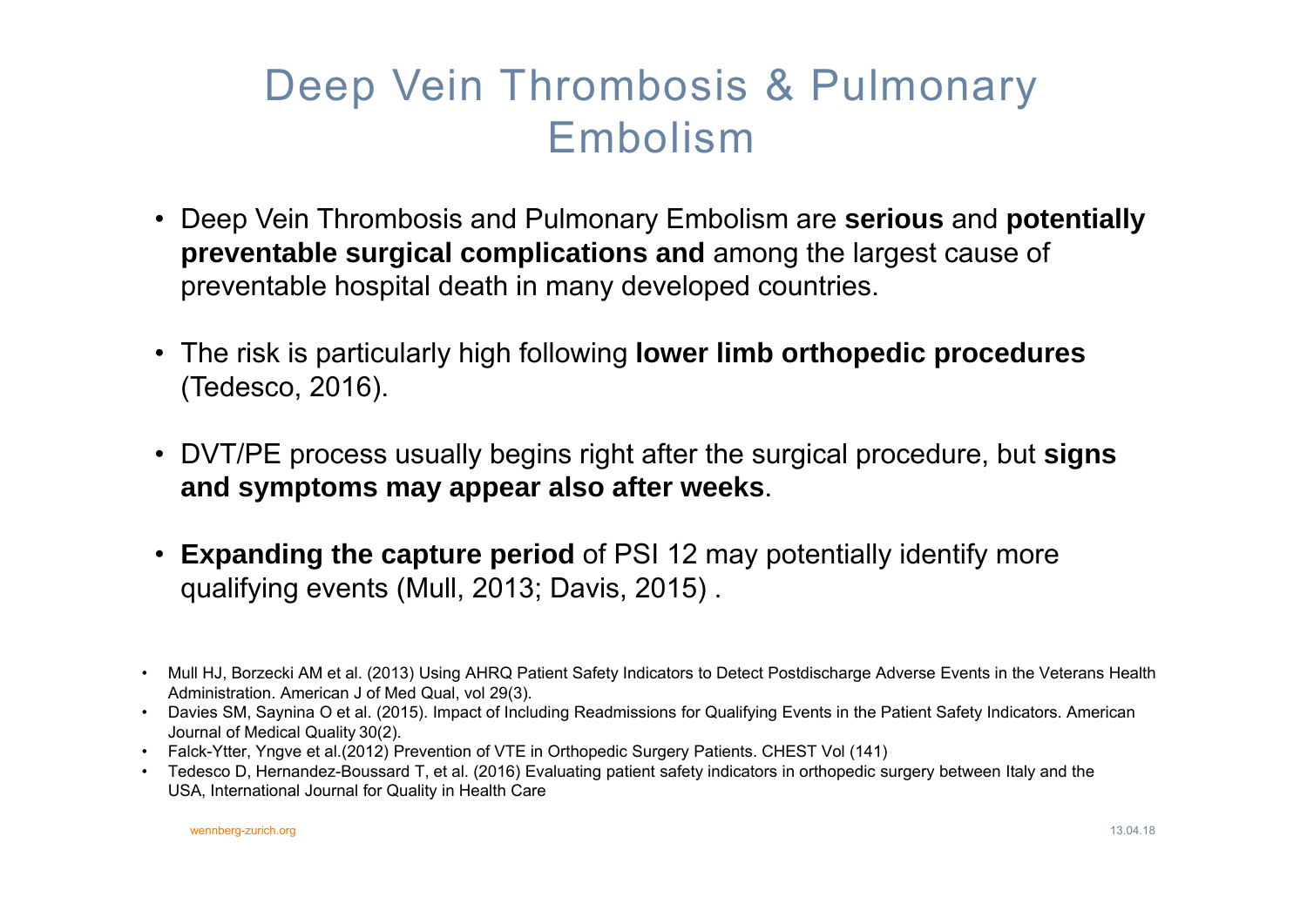### Variation of DVT/PE following orthopedic surgery in Emilia-Romagna and Tuscany

Aims of the study:

- To assess the impact on **PSI 12** of <sup>a</sup> modified version including 30-day readmissions for DVT/PE (**Augmented indicator**) after the hospitalization for **lower limb orthopedic procedures only** using administrative data from **two Italian regions** (Emilia-Romagna and Tuscany).
- To measure and analyze the **variation** of PSI 12 and the Augmented indicator **among the providers of** the 2 Italian Regions.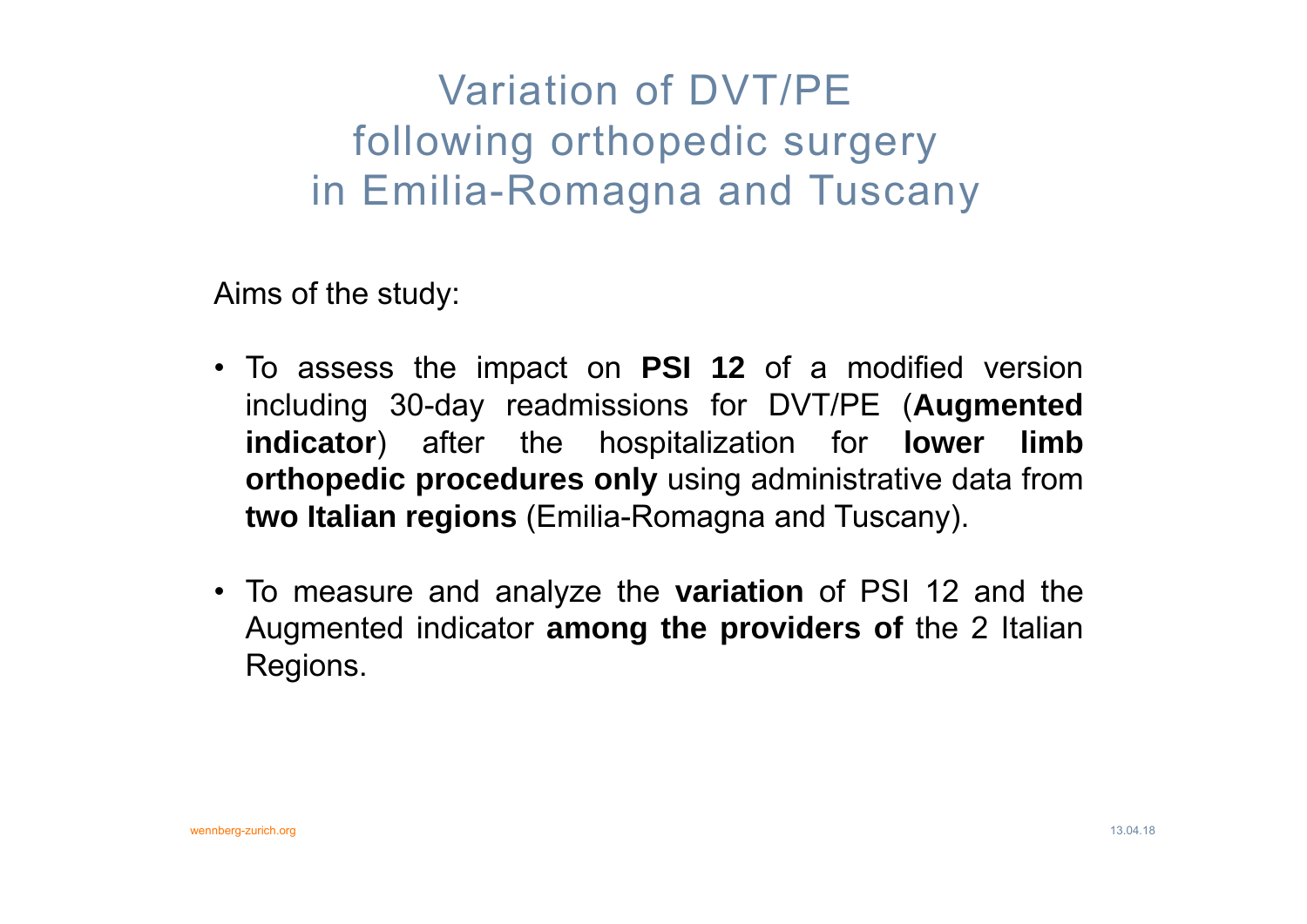# Data and Methods (1)

**Measures:** PSI 12 and Augmented PSI 12 indicator.

**Data source:** Hospital Discharge Records of Emilia-Romagna (56 hospitals) and Tuscany (39 hospitals).

**Inclusion criteria:** all patients <sup>≥</sup>18 years undergone **lower limb orthopedic procedures** (ICD-9-CM procedure codes 79.25-28; 79.35-38; 79.55-56; 79.65-68; 79.85-88; 81.4\*; 81.5\*) between 2012-2016.

**Exclusion criteria:** hospitals with <sup>a</sup> procedure volume <250 in 5 years, hospital stay<1 day, age >100 years.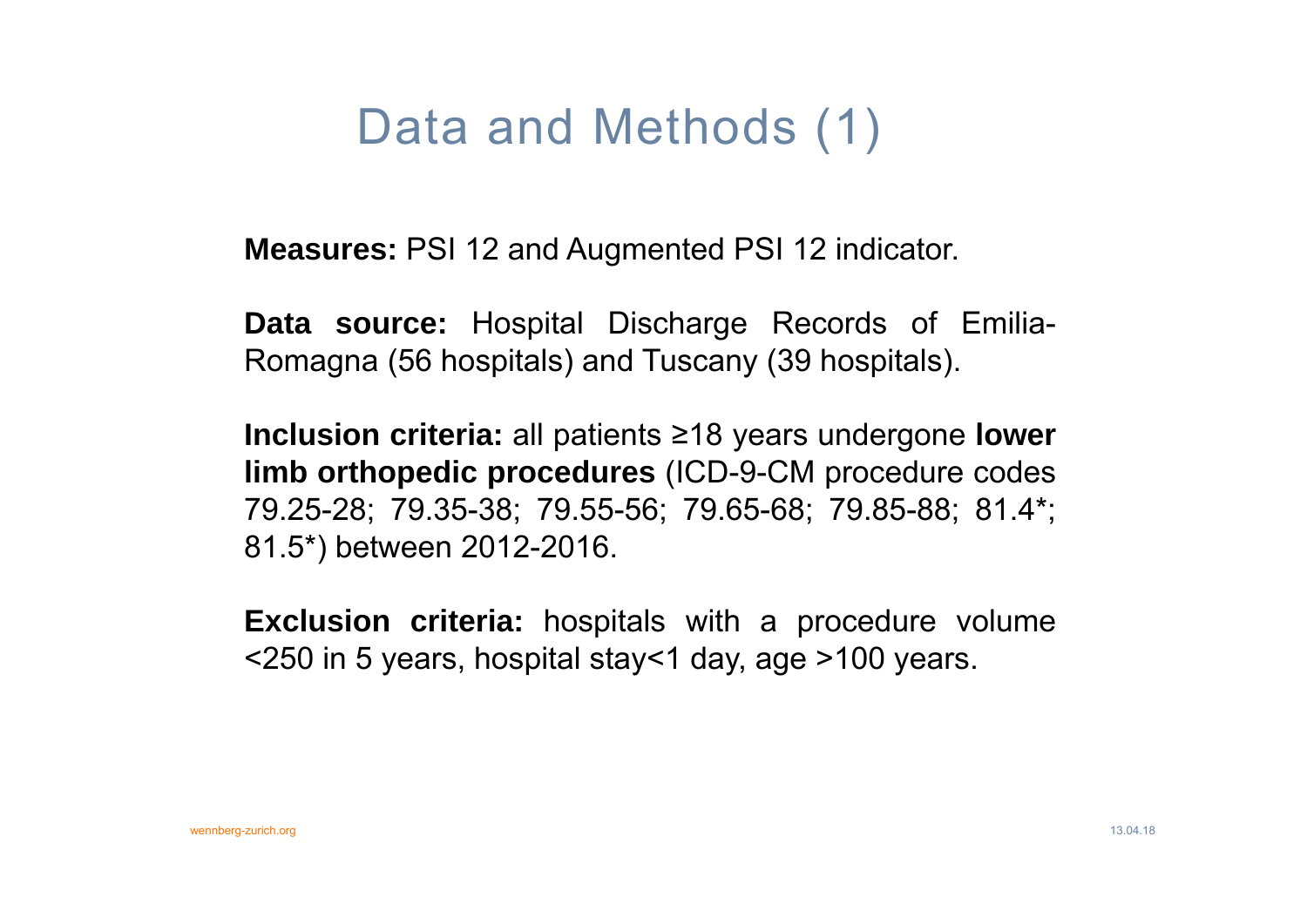# Data and Methods (2)

**Statistical analysis:** Observed rates were calculated using AHRQ PSI software; Expected rates were estimated using a **GEE logistic regression model.**

**Risk-adjusted rates (RAR)** were calculated as:

Observed rate  $-$  X Overall population rate **Expected rate** 

**Confounding variables:** age, sex, comorbidities, number of comorbidities and length of stay.

**Adverse events occurred within 30-day readmissions** from the surgical procedure were calculated using the ICD-9-CM diagnosis codes reported in the AHRQ protocol for PSI 12. 95% CIs were computed to compare hospital-level rates to the overall rate.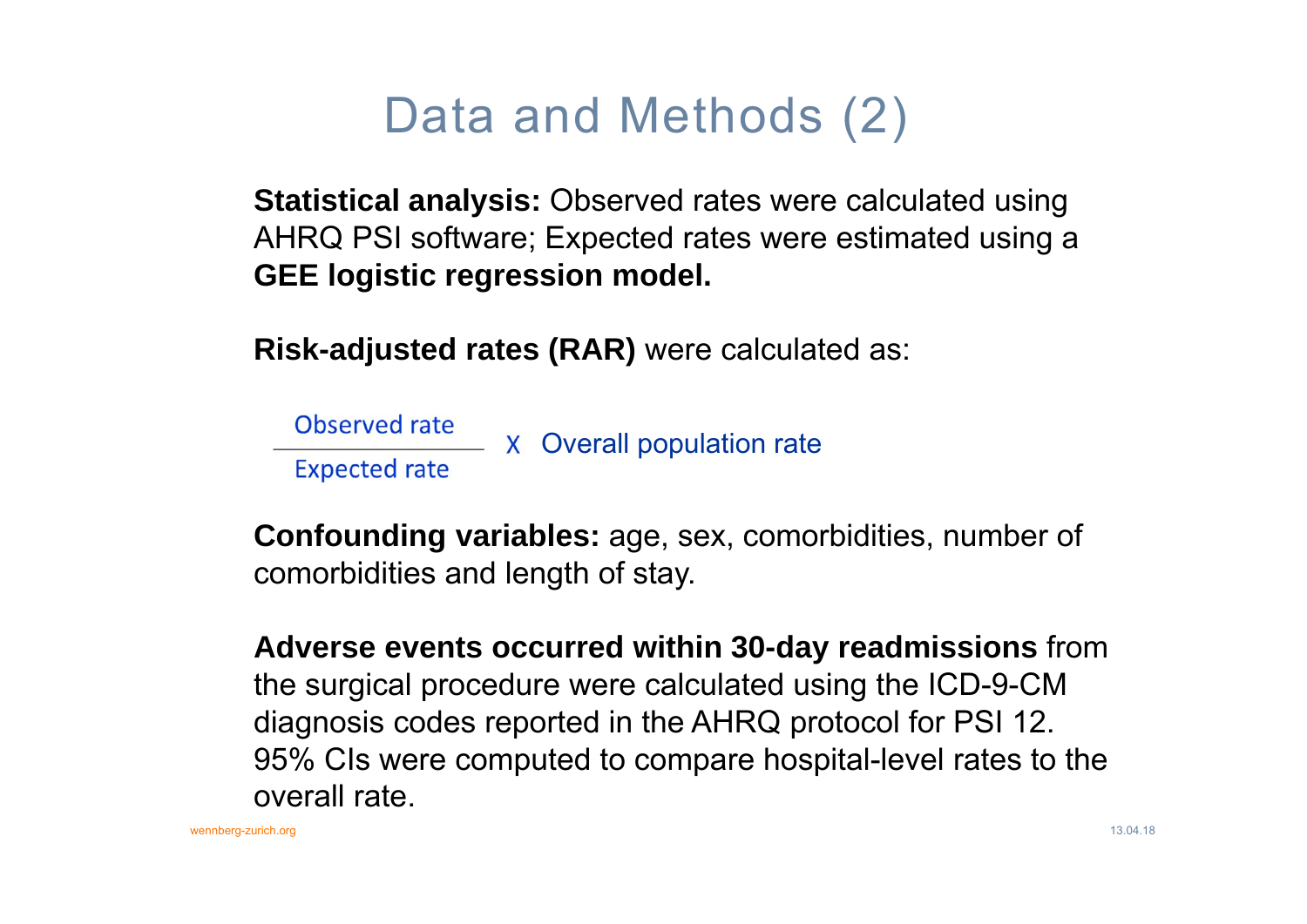# Results:

**Population:** 130,271 discharges in Emilia-Romagna and 102,801 in Tuscany. Tuscany patients were significantly older and with <sup>a</sup> higher number of females, whereas patients from Emilia-Romagna experienced <sup>a</sup> higher number of comorbidities; (p<0.001).

Crude Indicators (x 1,000)

- **PSI 12:** 4.28 (95%CI 3.94–4.65) in Emilia-Romagna and 3.94 (95%CI 3.56– 4.35) in Tuscany
- **Augmented PSI 12:** 6.63 (95%CI 6.21–7.09) in Emilia-Romagna and 6.36 (95%CI 5.89–6.89) in Tuscany.

Risk-adjusted indicators (x 1,000)

- **PSI 12:** 3.23 (95%CI 2.92–3.53) in Emilia-Romagna and 4.22 (95%CI: 3.80– 4.63) in Tuscany
- **Augmented PSI 12:** 7.87 (95%CI 7.40–8.35) in Emilia-Romagna and 6.34 (95%CI 5.84–6.84) in Tuscany.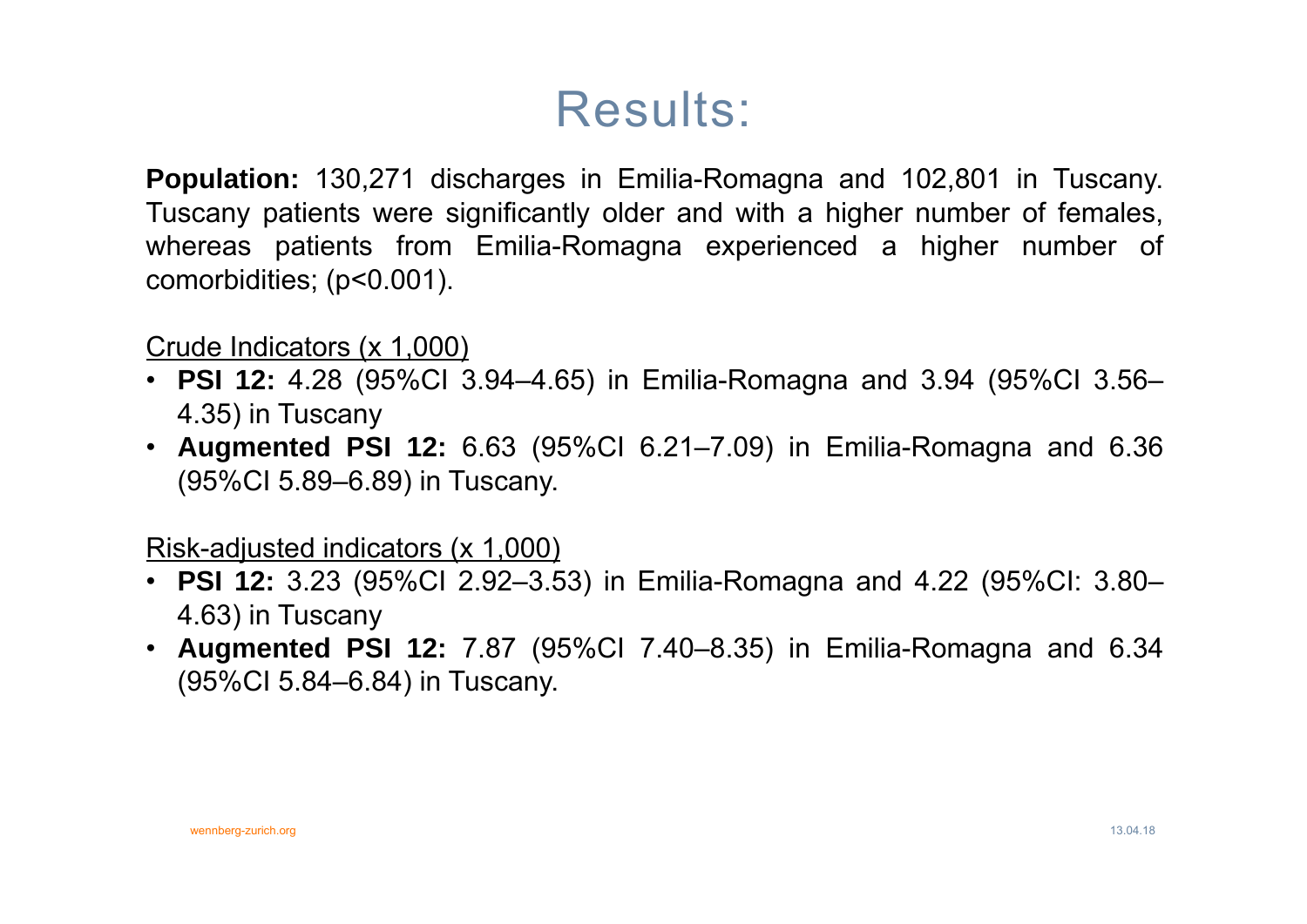# Risk-adjusted PSI 12 Intra-regional variation

### **Emilia-Romagna Tuscany**



**Emilia-Romagna:** significantly lower in 12 hospitals and higher in 4 hospitals, **H/L ratio=28.8**.

**Tuscany:** significantly lower in 2 hospitals and higher in 7 hospitals, **H/L=48.1**.

wennberg-zurich.org 13.04.18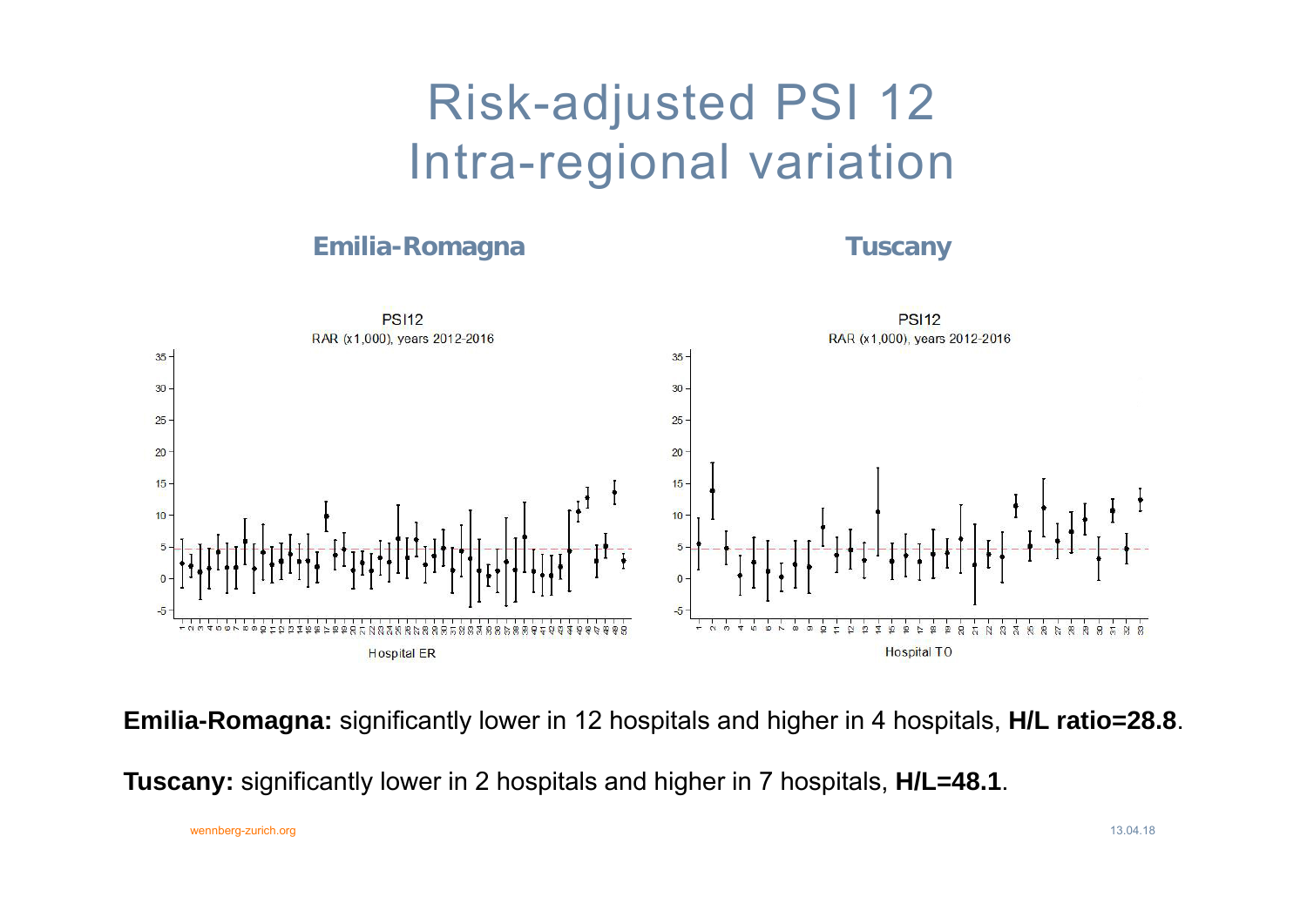### Risk-adjusted Augmented PSI 12 Intra-regional variation

### **Emilia-Romagna Tuscany**



**Emilia-Romagna:** 35% hospitals remained in the same relative performance decile, 16% moved more than 2 deciles. **H/L ratio=43.5**

**Tuscany:** 33% hospitals remained in the same relative performance decile, 12% moved more than 2 deciles. **H/L=56.4**

wennberg-zurich.org 13.04.18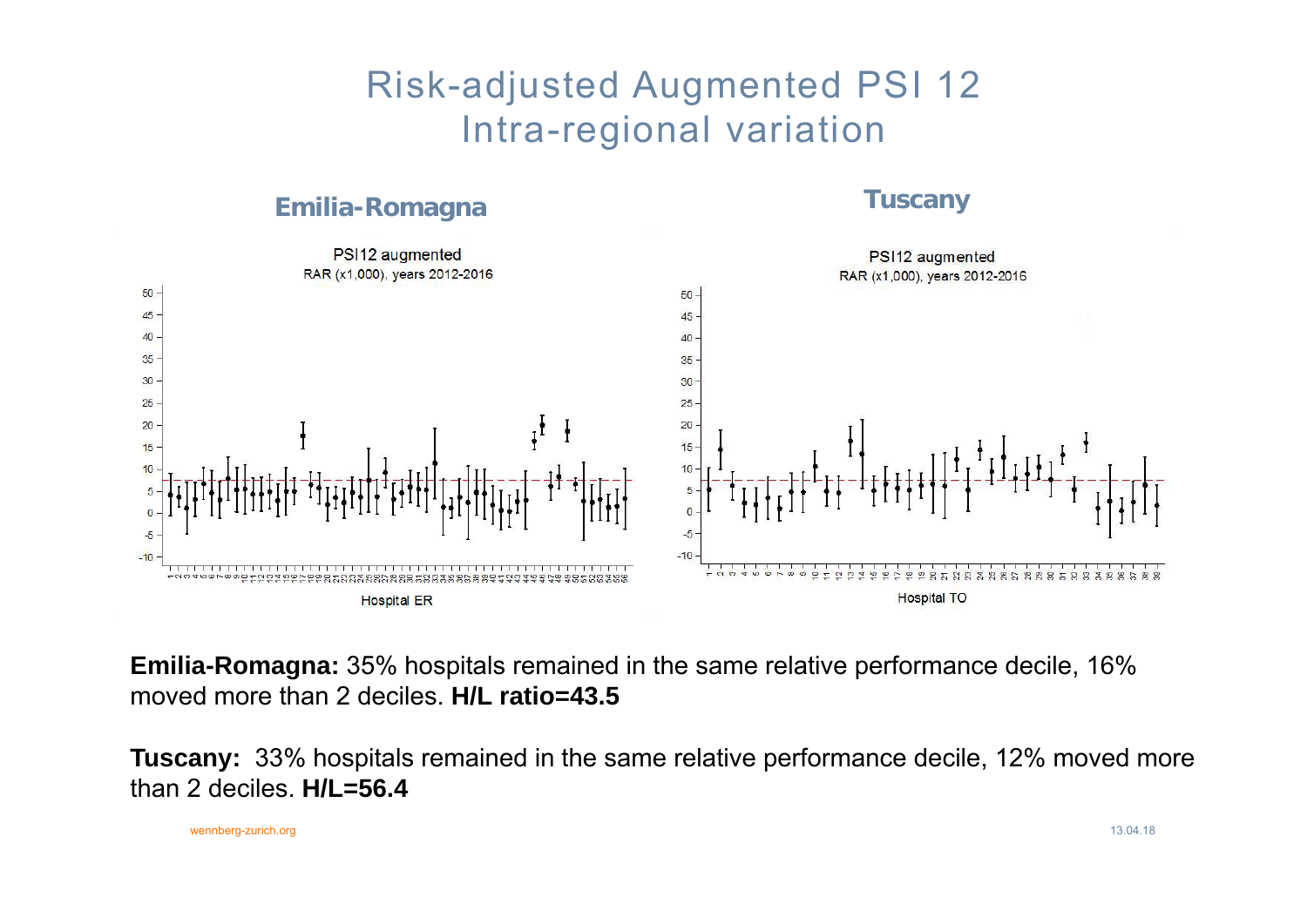## **Discussion**

Our study found that **post-discharge period is critical** to develop DVT/PE. Expanding the capture period of PSI 12 helps identifying **more qualifying events**.

A **significant variation** was found between the Regions and among the hospitals for both indicators (PSI 12/Augmented PSI 12), although the **highest variation** is documented for Augmented PSI 12.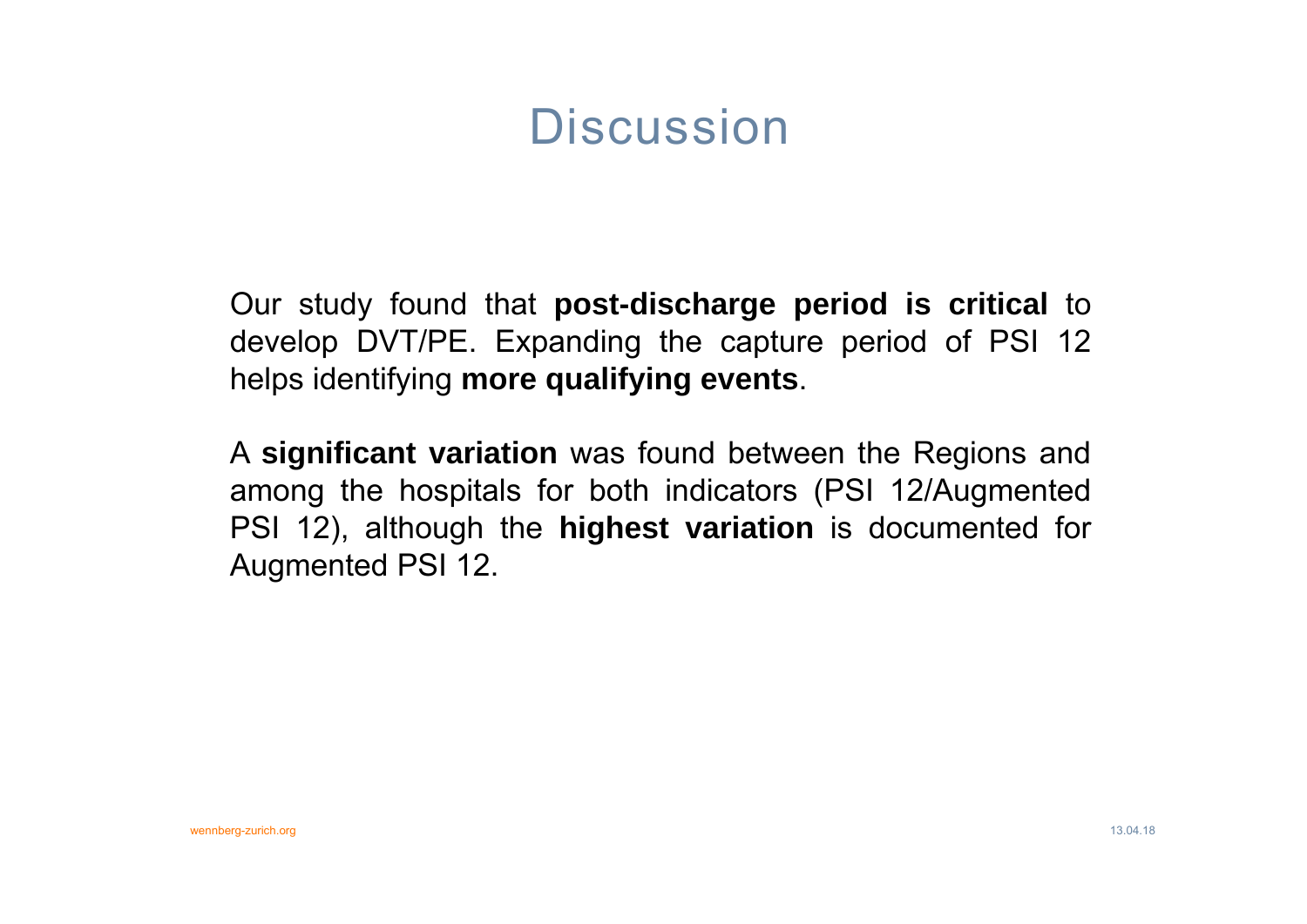### **Conclusions**

An **Augmented indicator** combining PSI 12 and 30-day readmissions in patients undergoing <sup>a</sup> lower-limb surgery may become <sup>a</sup> more accurate metric.

Indeed, improving the capture of true events can help researchers to **better assess the impact of DVT/PE** and provide **more precise data** to clinicians, hospital administrators and policy makers.

Next step: identifying the **determinants of the intra- and inter- regional variation** in order to clarify the role of the potential causes including **coding quality and practice,** the different **care practices (**e.g. identification of patients at risk, different LOS, organizational factors**)**.